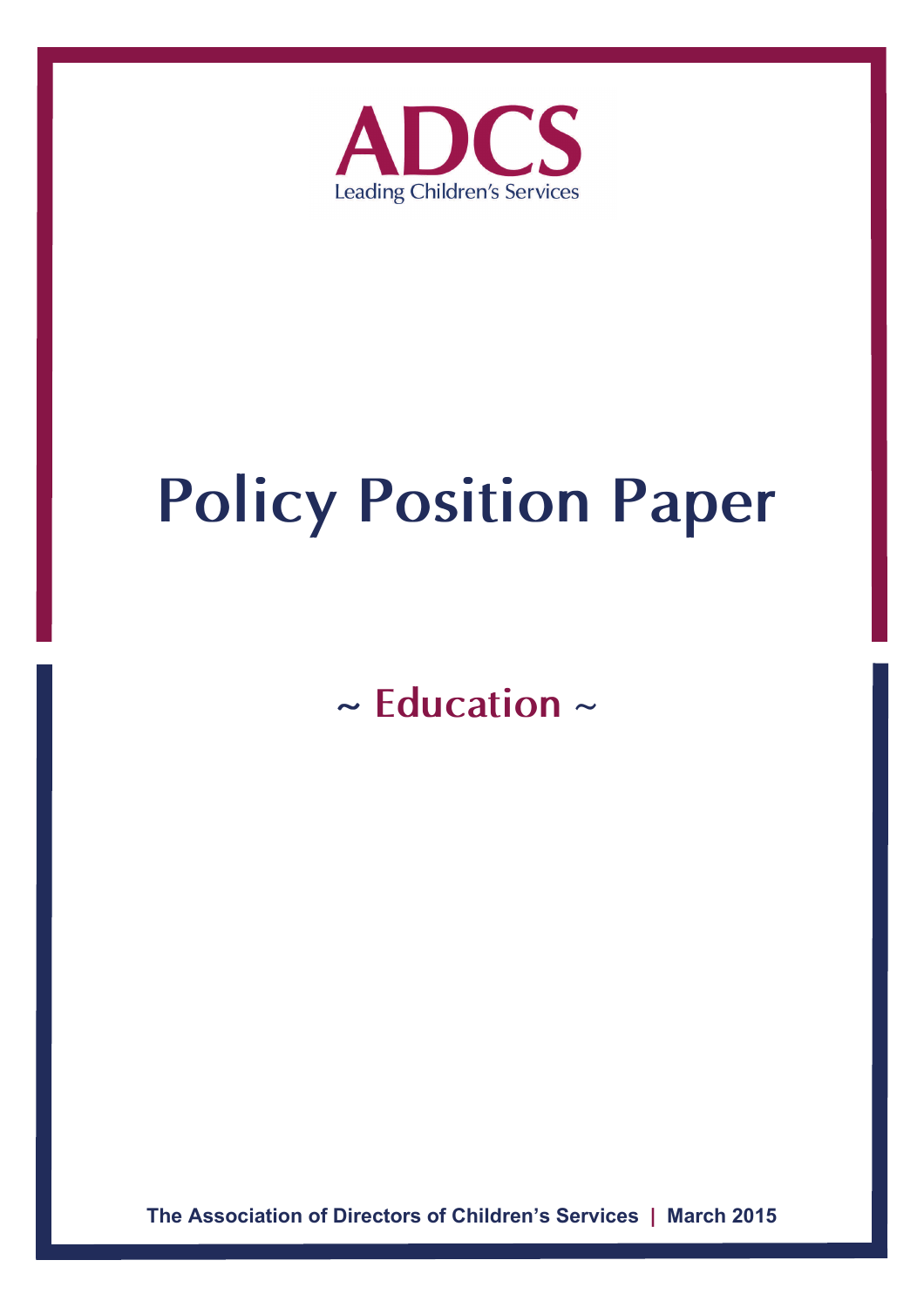

# **ADCS Policy Position Paper**

## *Education (March 2015)*

#### **Executive summary**

Education is a vital service for children, young people and the wider community. School leaders, governors and parents lead the drive for improvement in standards to ensure all learners thrive at school. To do this they need to be assured that the local education system is working in the best interests of all learners, and supported and challenged to develop our school system to become the best in the world.

Over the next decade we can anticipate severe pressures in several key areas of education:

- Ensuring a sufficiency of high-quality school places meet the needs of a growing school-age population;
- The supply of high quality teachers, especially in the core subjects of science and maths;
- The successful transition of young people aged 16-19 years, through school to training, further and higher education and work.

Unless there is a coordinated and coherent approach to dealing with these stresses inherent in the education system today, too many children will be at risk of falling between the cracks tomorrow and the nation will not be as competitive or productive as a result.

Local authorities play a critical role in ensuring the education system works effectively and the fragmented accountability arrangements that currently characterise the oversight of our schools system is getting in the way of establishing:

- Effective planning for school places, including the quality and quantity of post-16 provision;
- A transparent process for school admissions;
- A framework to provide more support for those with additional learning needs in school;
- The reliable supply of high quality teachers:
- The championing of the success of schools and pupils;
- Rapid, early action to prevent failure in individual schools;
- The capacity to deliver a broad, balanced and challenging curriculum in each school;
- The resources to ensure all children in all schools are safeguarded;
- Clear pathways into higher education, training or work.

Amongst providers and policy makers alike there is a general agreement that the education system is becoming increasingly incoherent and that more must be done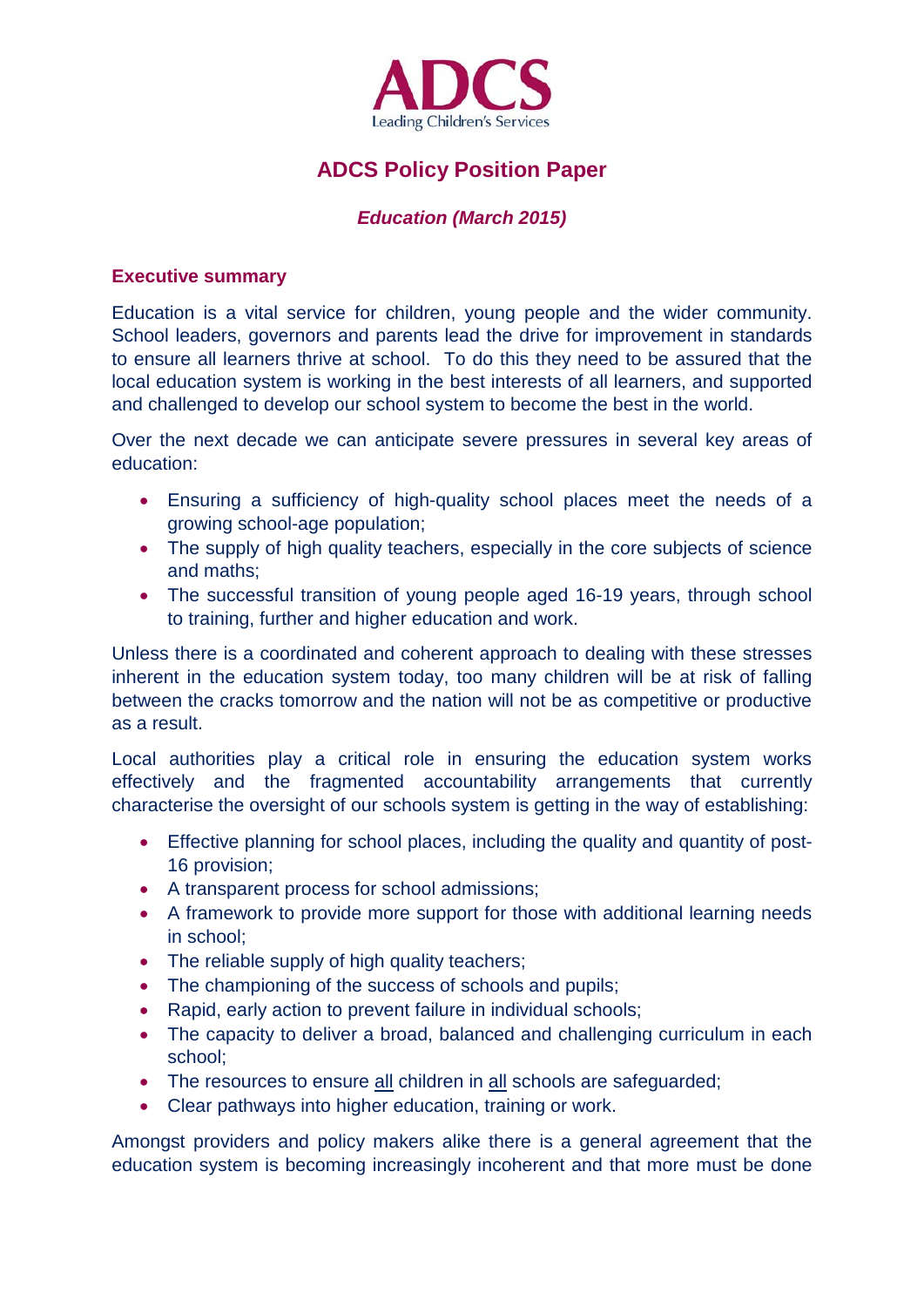

to simplify it and provide greater transparency. Achieving this goal will ensure schools are more effectively supported to work with each other to drive further improvement and increase pupil achievement.

To deliver a system that meets the needs of every learner, the incoming government must act swiftly to ensure national educational objectives can be delivered effectively at local level. This will require clear, unambiguous guidance on the role of the local authority in relation to all schools (academy, faith, community, foundation, free and voluntary). The system will experience further difficulties if the support and guidance that comes from a range of organisations and agencies continues to vary in relation to core policies about school places, teacher recruitment and pathways to employment, training and higher education.

Local residents, parents and guardians tell us that they want a clear accountability system that is local so they know instantly who to go to if they have a complaint, concern or issue which cannot be resolved directly by the school. The Association of Directors of Children's Services (ADCS) believes a local authority, working on behalf of all pupils and all schools, is uniquely placed to undertake that vital role for the benefit of children, young people and their families.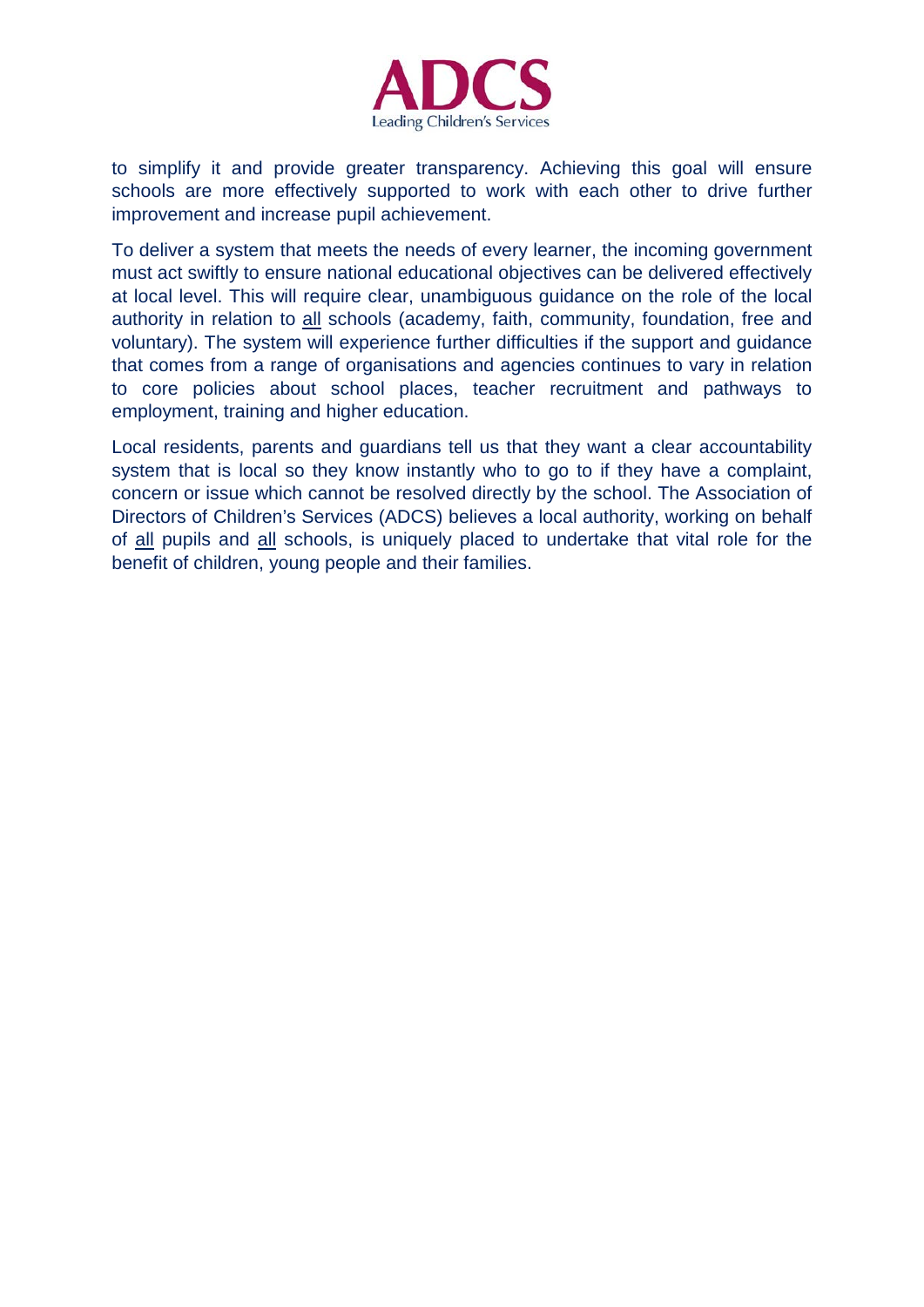

# **ADCS Policy Position Paper**

## *Education (March 2015)*

#### **1.0 Introduction**

1.1 Local authorities have direct and specific duties with regard to school standards, school place planning, admissions, special educational needs, safeguarding, and children in care; these duties apply to all children in all schools. While these functions are given statutory force by legislation set out in the Education Act (1996), local authorities also have a democratic mandate and a moral purpose to act as champions for the citizens they serve.

1.2 The Association of Directors of Children's Services (ADCS) believes in both principle and practice that the development of effective and sustainable education services in a locality are best delivered via genuine partnership working to ensure that all children and young people receive a good education, and that they, and their families, are treated fairly and equitably.

1.3 The characteristics of an effective education system are as follows:

- It offers high quality educational opportunities, available locally for all children and young people including: effective early years provision, good or outstanding full time education for all learners of statutory school age and a varied and flexible post-16 offer so that young people are fully prepared for employment or further study;
- There is a sufficient supply of high quality teachers across all subject areas;
- There is an equitable distribution of resources in line with needs and that the system is financially sustainable;
- A system that is sustainable, without either excessive surplus or a deficit of places in a locality;
- School-to-school collaboration is supported to ensure excellence is shared throughout the local education system, local leaders also work collaboratively to tackle issues that cut across more than one school;
- There is a clearly defined framework of accountability so that the performance of all schools can be monitored and the early signs of poor performance tackled in a timely and decisive way;
- Fair access to local school places is encouraged through admissions policies that are clear, straightforward and consistently applied, with rapid redress for parents where there are problems;
- Schools are engaged with partners to support the development of a broad and balanced curriculum that meets local and national skills and employment needs.

1.4 The most successful local authorities have always worked hard to build and maintain relationships with all schools in their area, providing important links between central government and the frontline, and have been willing to intervene robustly when things go wrong. This ADCS policy position paper concerns local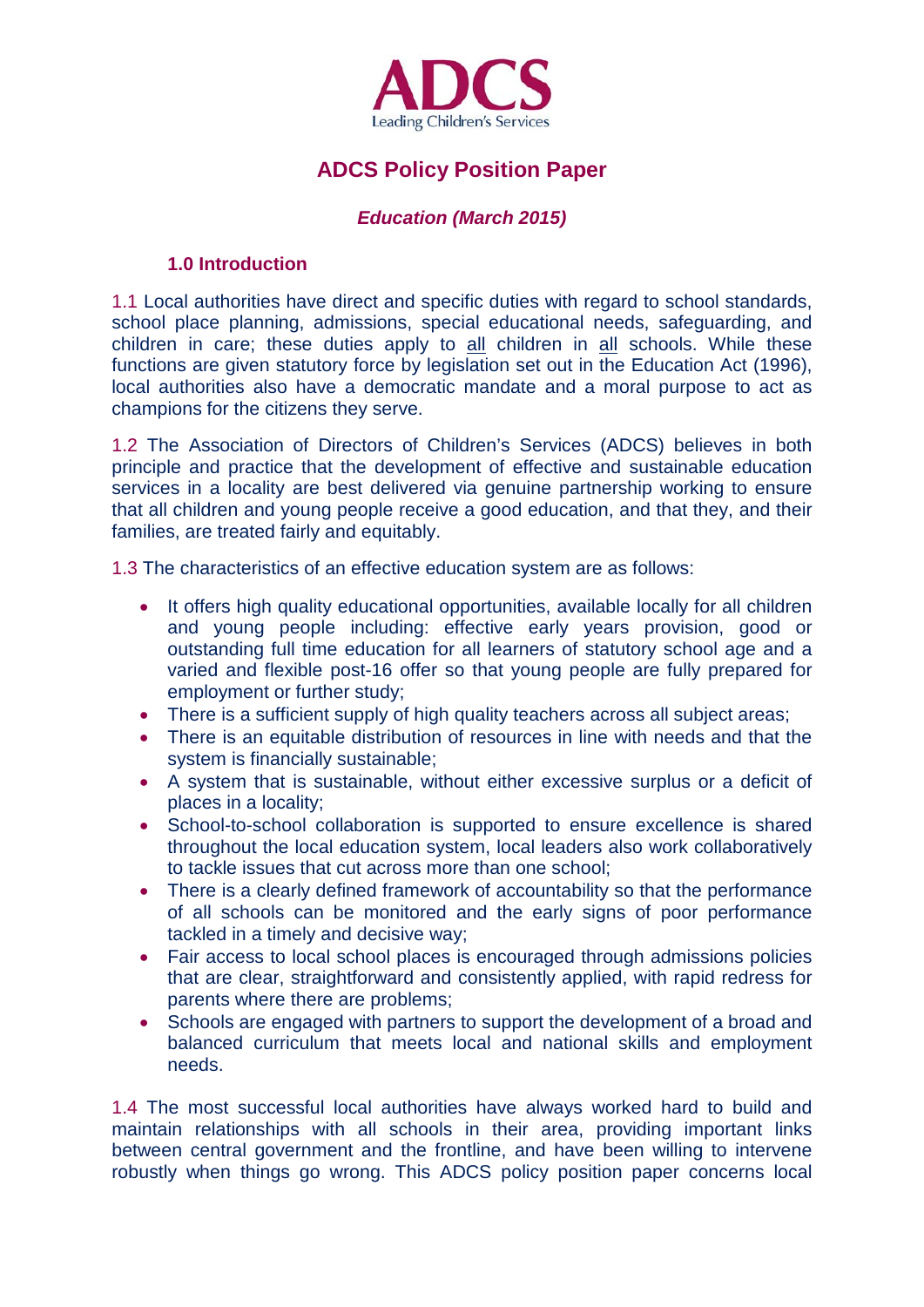

authorities' responsibilities to promote educational excellence, ensure fair access for all and to champion the needs of the most vulnerable children and young people. It does not seek to address all areas and aspects of education policy; instead it focuses on three key areas that ADCS members believe urgently require the attention of government in 2015 and beyond.

**2.0 There should be clear and unambiguous guidance on the role of a local authority in school education to enable them to fulfil their statutory duties regarding safeguarding and education standards and to ensure effective forms of local support and intervention are available to enable all education providers to thrive.**

2.1 Schools should work in partnership with their local communities and the local authority in order for a single conversation about educational standards and attainment for a local area to take place. The local authority is the constant in a system of disparate arrangements and as a consequence seeks to ensure whole system accountability. At present concerns about the performance of school governance or safeguarding arrangements must be raised with different individuals and agencies. This is confusing and ultimately it is the learners who are at the greatest risk of being left at a disadvantage.

2.2 Parents and carers continue to look to their local authority to address concerns and complaints regarding their child's education. Remote commissioning (whether regional or national) cannot adequately hope to replace this long-standing local relationship and accountability structures should reflect this reality. Similarly, national agencies are too remote to deal with such vital matters as safeguarding.

2.3 School-to-school collaboration is an effective means of challenge and improvement. Ofsted should expect and inspect schools' and local authorities' success in this regard. All schools in a locality should be expected to develop a common set of sector-led improvement arrangements that drive up achievement by drawing on the strengths within and between local systems and reflect the needs of local communities.

2.4 Our education system is fragmented, and as a consequence, no longer fully transparent nor publically accountable. This is concerning for directors of children's services and for parents too. A national data-sharing protocol between all schools and their local authority will enable any decline in performance to be identified and addressed before more intrusive intervention is required.

**3.0 The DfE's planned expenditure in 2014/15 is £50.9 billion, £42.6 billion of which will be spent on schools. ADCS would like to engage in a balanced, evidence-led debate, to ensure that there is effective and equitable deployment of resources, and that best value is being achieved with public funds.** 

3.1 The rising birth rate is putting real pressure on the ability of a growing number of local authorities to ensure a sufficiency of school places in a locality. In London an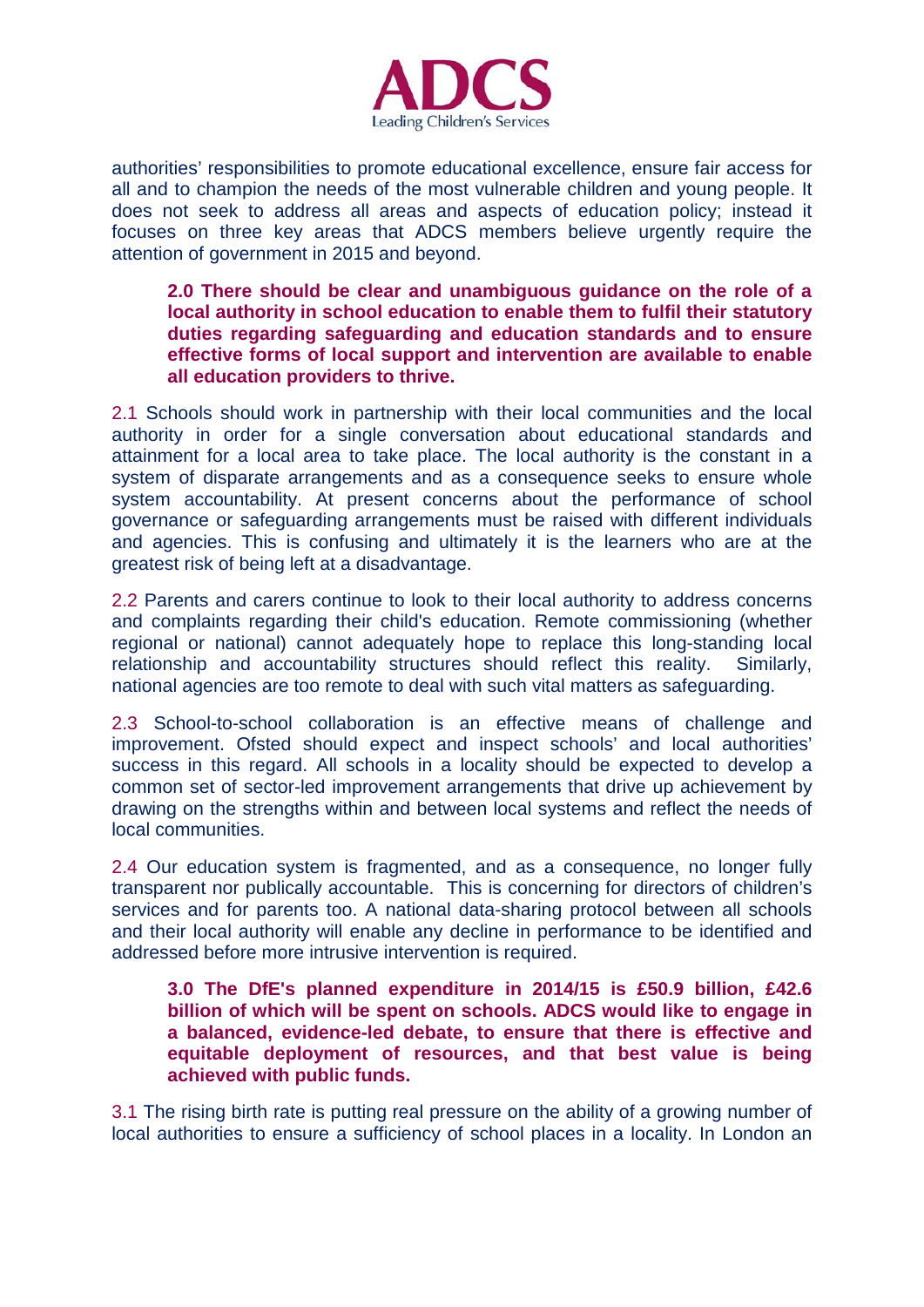

additional [1](#page-5-0)18,000<sup>1</sup> places are needed by 2016 while recently released data from the DfE predicts<sup>[2](#page-5-1)</sup> an additional 900,000 children will enter the education system by 2023. If significant capital investment is not forthcoming to rebuild, improve or extend existing schools then local and national government must work together, as a matter of urgency, to ensure new institutions open only in the areas of greatest need. This issue also brings with it the pressing requirement to train and recruit a substantial number of additional teachers.

3.2 The establishment of free schools and university technical colleges (UTCs) in areas with a surplus of school places is compounding this problem and, moreover, is a poor use of scarce public funds. Policy makers must seek innovative solutions as a matter of urgency to prevent a crisis of pupil places.

3.3 Local authorities must also be involved in the strategic planning of, and decision making about, post-16 provision. The increasing fragmentation of this offer is narrowing the range of options available to young people in many areas of the country and institutions must work together to strengthen and broaden the local offer instead, of restricting or duplicating it. This issue is particularly acute in rural areas.

3.4 Children and young people from disadvantaged backgrounds do not achieve as well as their peers - over two thirds fail to meet the accepted measures of success. The ADCS supports the continued drive to close the attainment gap so that those children living in economically deprived households have the opportunity to achieve as well as any child. However, a strong body of research shows that high parental aspirations and a good quality home learning environment has the strongest impact on a child's development and can even counteract the negative effects of social deprivation. A more adaptable approach to use of the pupil premium, and all other funds currently targeted at educational outcomes, should be considered in order to provide holistic support for all children and young people, particularly the most vulnerable or disadvantaged, enabling them to thrive now and in the future.

### **4.0 Young people need a post-16 offer that is relevant to their needs and takes account of the national priorities, so that they are fully equipped for further study and the world of work.**

4.1 The raising of the participation age brings a clear and pressing need to ensure that young people are fully informed of the various education, training and employment opportunities available to them. This requires access to high quality and impartial careers guidance at school. According to a recent Ofsted survey<sup>[3](#page-5-2)</sup> only one in five schools have well-developed careers advice, while three quarters of schools were found to have guidance services which were less than good. Education should prepare young people to make the successful transition from adolescence to adulthood and in a fiercely competitive employment market it is more important than ever that they can access suitable careers advice and guidance to allow them to

<span id="page-5-2"></span><span id="page-5-1"></span>

<span id="page-5-0"></span><sup>&</sup>lt;sup>1</sup> Do The Maths, London Councils, April 2013<br><sup>2</sup> National pupil projections: trends in pupil numbers, Department for Education, July 2014<br><sup>3</sup> Going in the right direction? Careers advice in schools from September 2012, O 2013